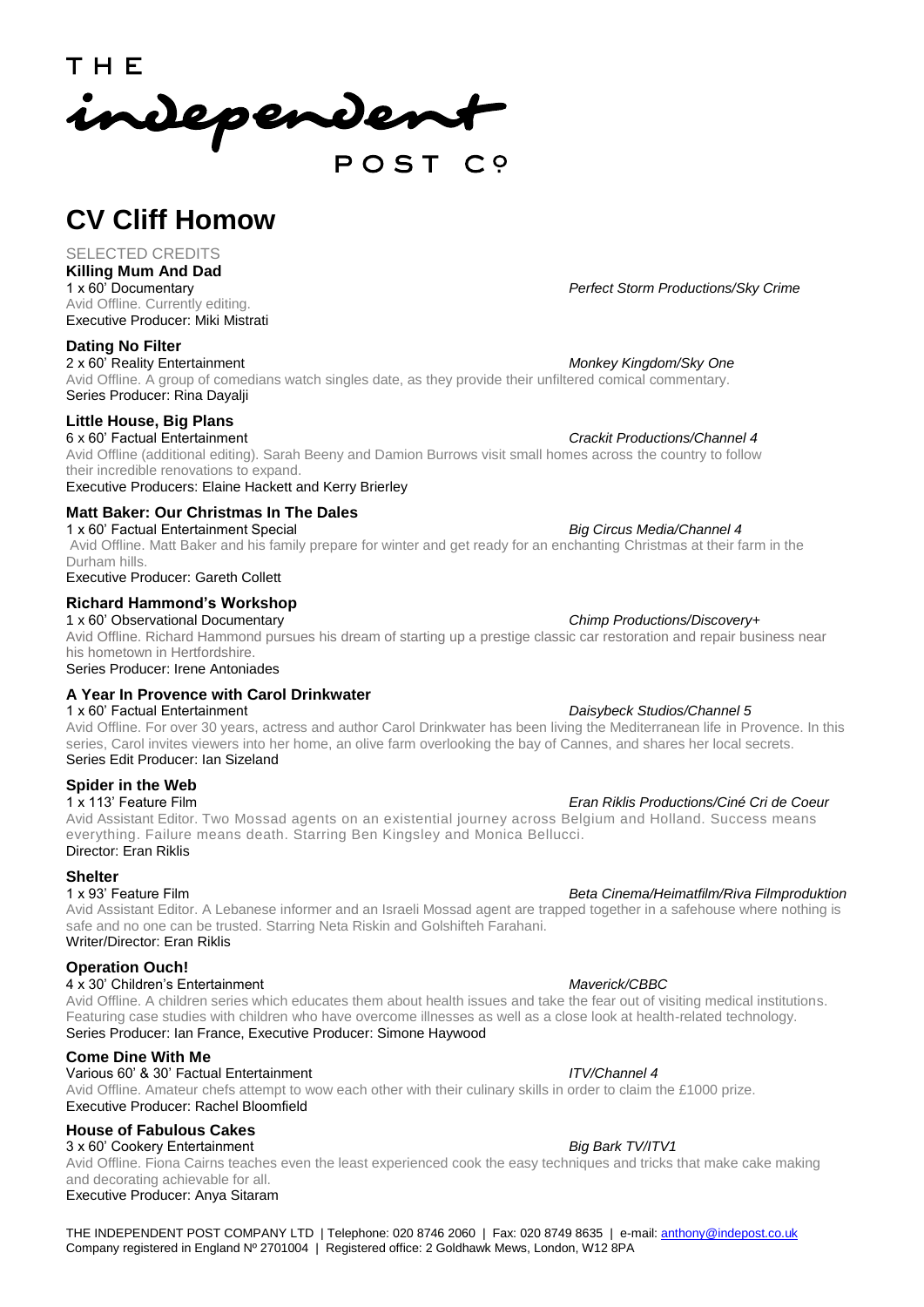## **Your Style In His Hands**

3 x 60' Factual Entertainment *Maverick/Discovery* Avid Offline. Women who feel they have become stuck in a style rut are given £5000 for a top-to-toe transformation. But there's a catch- their husbands are in charge of creating their brand new look! Executive Producer: Jane Galpin

## **Four In A Bed**

## Various 30' Factual Entertainment *Studio Lambert/Channel 4*

Avid Offline. Each day one of four B&B owners hosts the other three. At the end of the week the four owners reveal how much they will pay for their visits.

Series Producer: Tom Whitrow, Executive Producer: Freya Sampson

## **The Sex Education Show Series 5**

Various 60' Factual Entertainment *Endemol/Channel 4*

Avid Offline. Presented by journalist Anna Richardson, this series aims to tackle the nation's sexual ignorance and reticence by capturing a wide range of different personal experiences of sexual issues and problems, as well as offering candid advice. Producer: Sara Evans, Executive Producer: Colette Foster

## **Grow Your Own Drugs**

1 x 30' Factual Entertainment *Silver River/Channel 4*

Avid Offline. Series on growing and using natural remedies. Producer: Lucy Hooper, Executive Producer: Alan Cleveland Brown

## **Hospital Heroes**

60' Observational Documentary Series *Talkback Thames/BBC One*

Avid Offline. Dramatic documentary series following the work of doctors and nurses at King's College Hospital, 24 hours a day, 7 days a week.

Series Producer: Suzy Davis

## **Stephen Lawrence: Justice For A Murdered Son**

1 x 60' Current Affairs Special *ITV/ITV1* Avid Offline. Eighteen years after Stephen Lawrence was stabbed in South London by racist youths, two men have finally been found guilty of murder in a case that has been marred by incompetence. Producer/Director: Delilah Jeary

## **Timewatch: 'Britain's Forgotten Floods'**

1 x 60' Documentary *BBC/BBC Two*  FCP 7 Offline. Simon Haslett and Ted Bryant examine the phenomenon of British tsunamis, believing that the Bristol Channel flood of 1607 was in fact a tsunami. Presented by Vanessa Collingridge. Series Editor: John Farren

## **Teen Terrors to Teen Angels**

## 1 x 60' Documentary *BBC/BBC3*

Avid Offline. Two expert clinical psychologists try to help families and their teenagers by offering objective insights into their interactions and suggesting new, more constructive modes of behaviour for the whole family. Series Producer: Blue Ryan., Executive Producer: Sacha Baveystock

## **Brit School Series 4**

## 10 x 30' Observational Documentary *Touch Productions/CBBC*

Avid Offline. A series following pupils at Brit School as they juggle the glamour and excitement of careers in TV, film and theatre with the highs and lows of school life.

Director: Ken McGill, Executive Producer: Malcom Brinkworth

## **Operatunity**

## 4 x 60' Observational Documentary *Diverse/Channel 4*

Avid Offline. Can someone who has never sung opera professionally handle a major role in an English National Opera production onstage at the London Coliseum with world-class singers? This unique series finds out. Director: Michael Walderman, Producer: Liz Seymour

## **The Dancer's Body**

1 x 60' Documentary *BBC/BBC Two*  Avid Offline. Documentary exploring the physiology & psychology of dance presented by Deborah Bull. Producers: Sarah Miller & Robert Eagle

## **Under The Influence**

1 x 60' Documentary *Fulcrum/Channel 4* Avid Offline. A look at the physical and mental effects of a variety of legal and illegal substances, regularly taken by clubbers. Director: James Bates

## **The 1900 House**

## 1 x 60' Factual Entertainment *Wall to Wall/Channel 4*

Avid Offline. Nine-part living history series observing a family living in turn-of-the- century conditions. Executive Producer: Alex Graham

## **On Air**

## 1 x 60' Documentary *Mentorn/BBC Two*

Avid Offline. Series examining the workings of the television world, from journalistic practice to editorial decision making. Director: Kate Williams